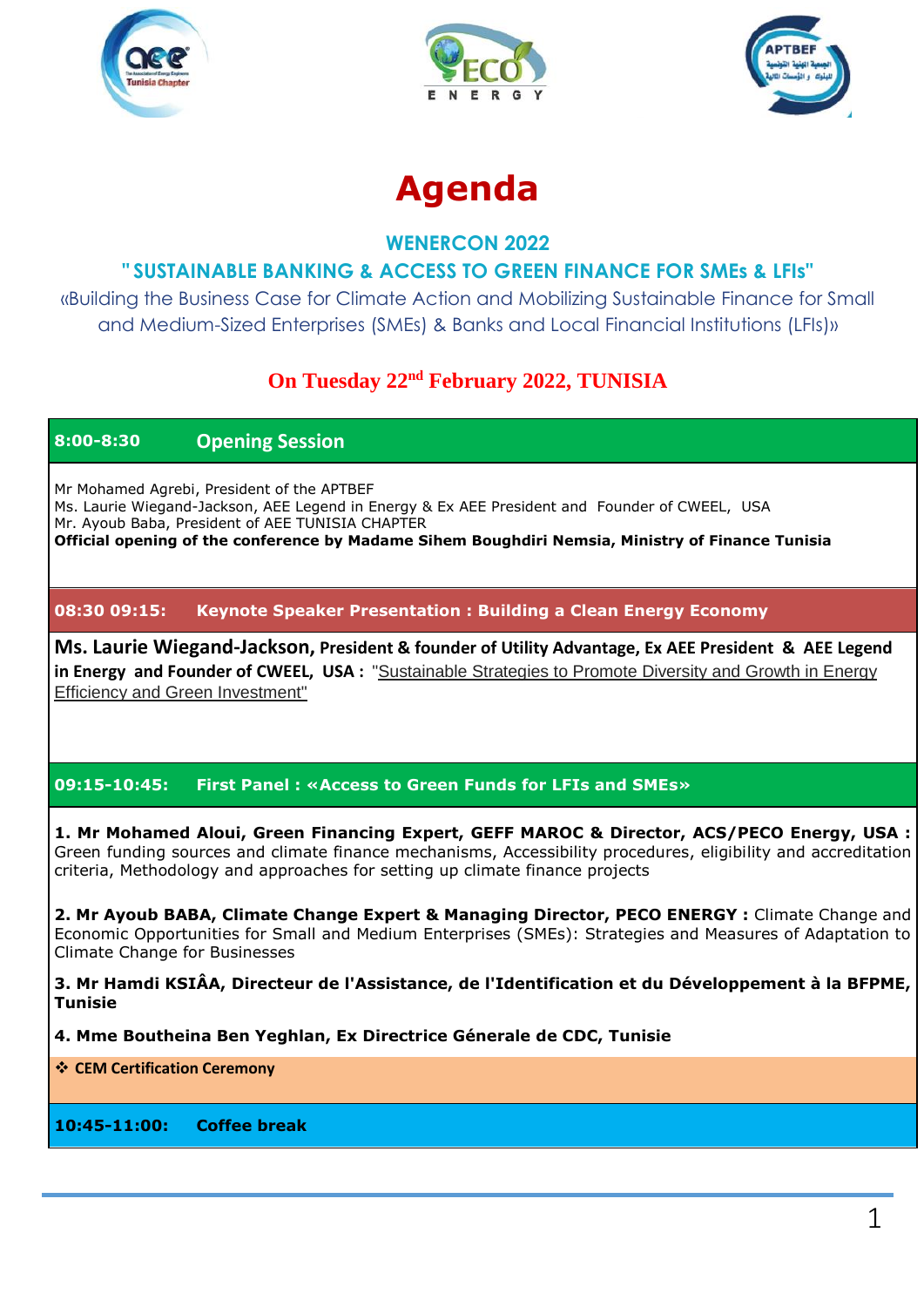





**11:00-13:00: Second Panel : Sustainable Development in Companies/Organisation : "CSR, ISO 26000 & Energy Management, ISO 50001" 1. Mr Jérôme Mât, CSR Expert, Director CSR 26000, France:** La RSE, une condition indispensable pour garantir l'accès à la finance verte . **2. Mr Yassine Bentahir, Manager Africa Climate Solutions, Morocco:** Corporate Social Responsibility (CSR) Development and Approach within banks and LFIs **3. Mr Bruce Rowse, Principal and Director 8020Green Company & L4 Instructor and Board Member, Efficiency Valuation Organization (EVO), Australia & New Zeland:** The role and importance of Energy Management System ISO 50001 in the company/organisation. **4.Mr Larry GOOD, Director of International Development of AEE, C.E.M., B.E.P., C.E.A., C.S.D.P, USA : 5. Mr Mohamed ABDELMOULA, Apave Tunisia: 6. Ms Mejda Ben Hassine, Responsable CSR, ATB, Tunisia 13:00-14:00: Lunch Break 14:00-15:00: Third Panel : Sustainable Development and Low-Carbon Economy: "Financial Innovations and Carbon Markets"» 1. Ms Heather Campbell-McEwan, Senior Manager VERRA, USA/South African:** How to Develop Carbon Credits Projects With VERRA Standard For Greenhouse Gas Emissions Reductions-Carbon Offsets Market & VCS Methodology **2. Mr Mohamed Aloui, Green Financing Expert, GEFF MAROC & Director, ACS/PECO Energy, USA :** Labeling requirements and product carbon footprint: ISO 14067 to export products and respond to global market trends **3. Mr Samer Zawaydeh, Carbon Market Expert International |Jordan & President AEE, USA 4. Ms Alice Corovessi, Managing Director INZEB and Vice President of WEnCoop, Greece:** The evolution of energy communities in the EU and the role of citizens towards a decarbonised world